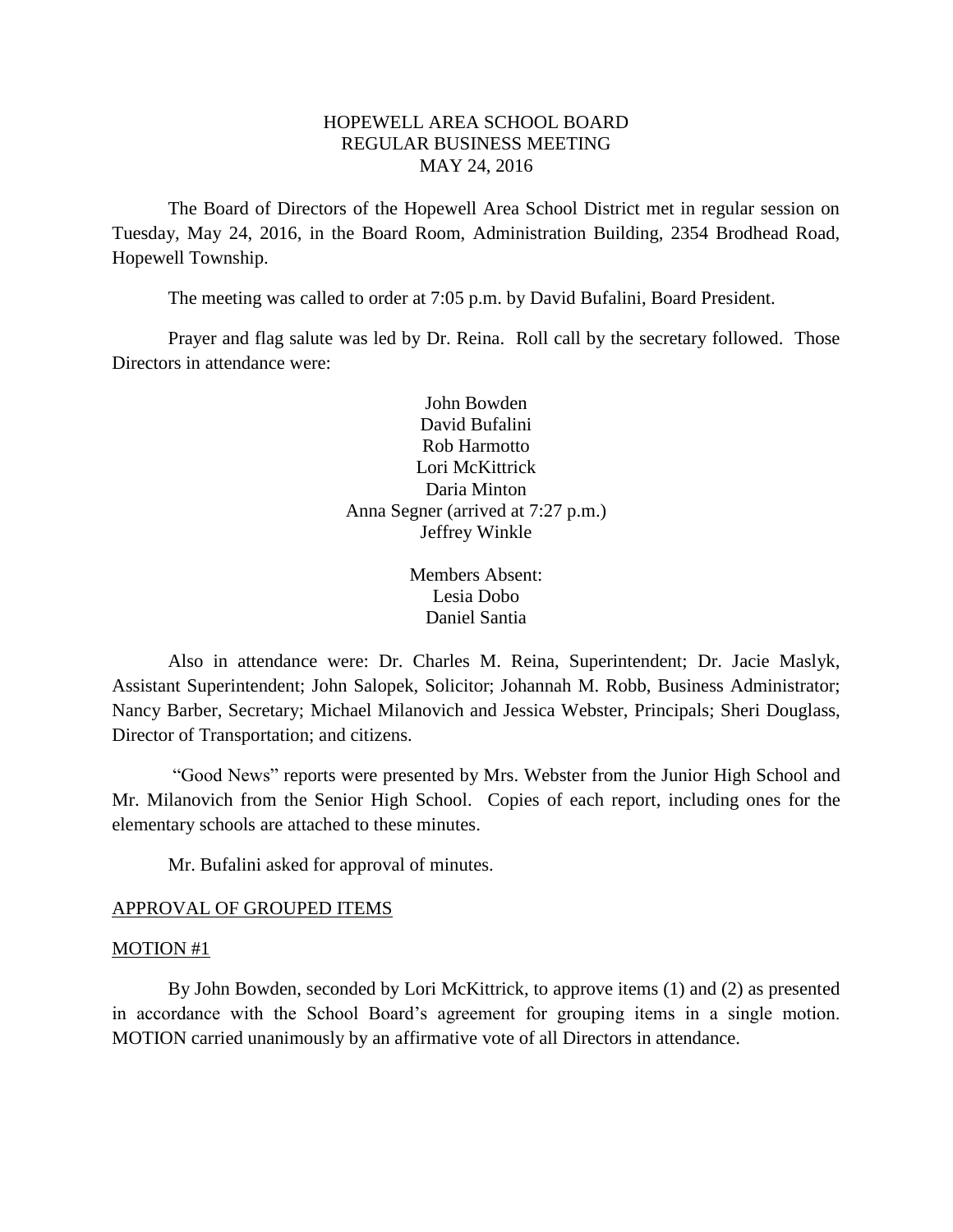## Approval of Minutes

- 1. Recommendation to approve the April 26, 2016 business meeting minutes as presented.
- 2. Recommendation to approve the May 10, 2016 work meeting minutes as presented.

## APPROVAL OF GROUPED ITEMS

### MOTION #2

By Rob Harmotto, seconded by Jeff Winkle, to approve items (1) through (3) as presented in accordance with School Board's agreement for grouping items in a single motion. MOTION carried unanimously by an affirmative vote of all Directors in attendance.

### Tax Collectors' Report

1. Recommendation to accept report for taxes collected for the month of April 2016, as presented, and make said report a part of these minutes.

### Treasurer's Report

2. Recommendation to accept report of the Treasurer for the month of April 2016, as presented, and make said report a part of these minutes.

### Financial Statements

3. Recommendation to accept Financial Statements for the month of April 2016, as presented, and make said statements a part of these minutes.

#### VISITOR'S COMMENTS

Bronwyn Korchnak, Charles Showalter, Zach Showalter, Greg Nero and Zach Hovanec thanked the Board for their support of the Sea Perch competition. All said that it was a wonderful opportunity, that they learned a lot and are ready to use that experience to build on for next year. Dr. Maslyk announced that the team had been awarded a \$20,000 grant from the Allegheny Intermediate Unit's Center for Creativity.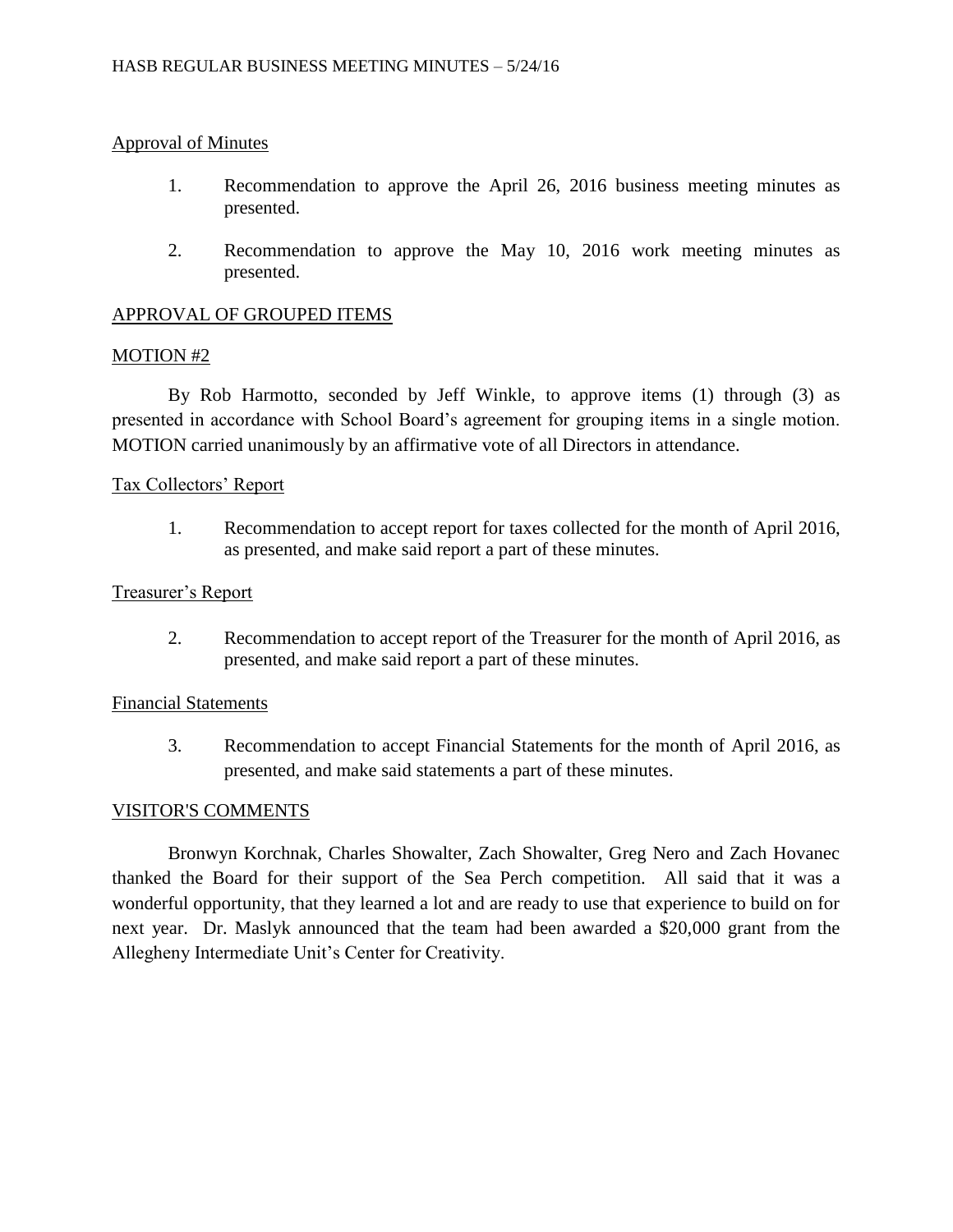Rich Kerlin, President of the Band Boosters, updated the Board on what the Band had accomplished this past school year, including:

- Public pep rally;
- Performance at Senior Night for both the boys and girls varsity soccer games;
- 4 parades, including one at Walt Disney World;
- 3 band concerts; and
- Joint Jr./Sr. High Jazz concert.

Linda Helms of the B.F. Jones Memorial Library presented the June calendar and gave information on the summer reading program.

At this time Mr. Bufalini asked that Committee discussion and recommendations begin.

# **Education/Curriculum/Instruction by Daria Minton, Co-Chair**

# MOTION #3

By Daria Minton, seconded by Lori McKittrick, to approve the request of Arlene Nalli for a sabbatical leave for the 2016-2017 school year. MOTION carried unanimously by an affirmative vote of all Directors in attendance.

# **Athletics by Daria Minton, Co-Chair**

# MOTION #4

By Daria Minton, seconded by Rob Harmotto, to approve the payment of spring coaches beyond the regular season. MOTION carried unanimously by an affirmative vote of all Directors in attendance.

# **Buildings and Grounds by Anna Segner, Chair**

# APPROVAL OF GROUPED ITEMS

# MOTION #5

By Anna Segner, seconded by John Bowden, to approve items 1 and 2, as presented in accordance with School Board's agreement for grouping items in a single motion. MOTION carried unanimously by an affirmative vote of all Directors in attendance.

1. Request received from Pam Fiejdasz, Township Recreation Director, to use the parking lots at Hopewell and Margaret Ross Elementary Schools during its annual Park Fest, July 9, 2016.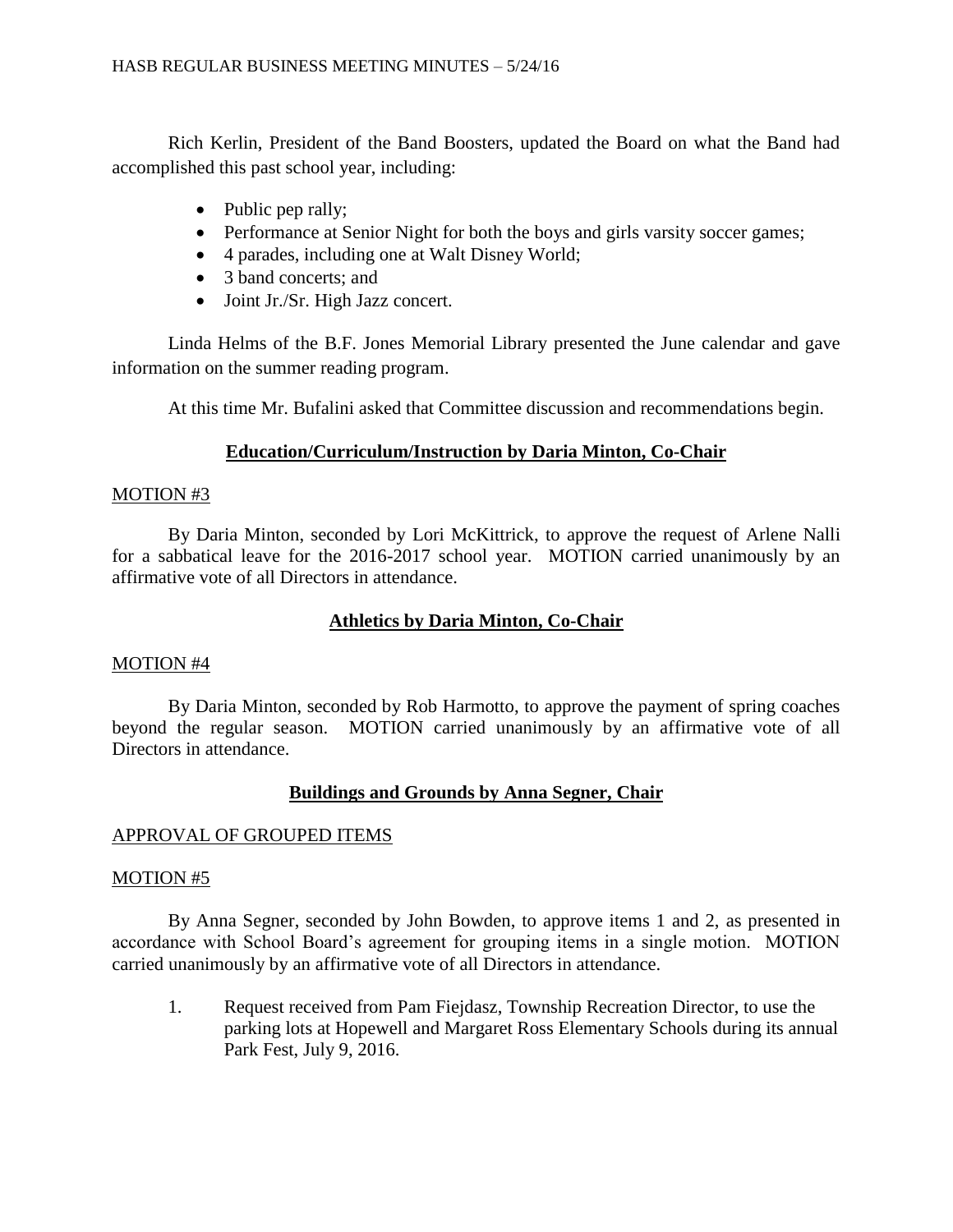2. Request from Erin Grow to use the District tennis courts and Gym B at the Junior High School to conduct the Andy Brunette Youth Tennis Camp in August 2016.

#### MOTION #6

By Anna Segner, seconded by Jeff Winkle, to approve the request of Erin Grow to use the District tennis courts to run a USTA 10 and under tennis program from June 9, 2016 through August 15, 2016. MOTION carried unanimously by an affirmative vote of all Directors in attendance.

### MOTION #7

By Anna Segner, seconded by Jeff Winkle, to approve the General Construction Contract for Auditorium Renovations at Hopewell Area High School, for the Base Bid amount of \$430,300.00 to C.W. Smith Contracting, Inc. of Beaver Falls, Pennsylvania. MOTION carried unanimously by an affirmative roll call vote of all Directors in attendance.

### MOTION #8

By Anna Segner, seconded by Lori McKittrick, to approve the Electrical Construction Contract for Auditorium Renovations at Hopewell Area High School for the Base Bid amount plus alternates No. 2 & 3 in the total amount of \$80,544.00 to R.E. Yates Electrical, Inc. of New Castle, Pennsylvania. MOTION carried unanimously by an affirmative roll call vote of all Directors in attendance.

#### MOTION #9

By Anna Segner, seconded by John Bowden, to reject all bids received on May 20, 2016 for the Additions and Reroofing at the Bus Maintenance Garage. MOTION carried unanimously by an affirmative roll call vote of all Directors in attendance.

## **Finance and Budget by John Bowden, Chair**

#### MOTION #10

By John Bowden, seconded by Jeff Winkle, to approve items (1) through (3) and to ratify items (4) and (5) as presented in accordance with School Board's agreement for grouping items in a single motion. MOTION carried unanimously by an affirmative roll call vote of all Directors in attendance.

- 1. General Fund payments in the amount of \$448,879.00
- 2. Cafeteria Fund payments in the amount of \$100,392.92
- 3. Capital Reserve Fund payments in the amount of \$1,378.58
- 4. General Fund payments in the amount of \$2,024,962.13
- 5. Capital Reserve Fund payments in the amount of \$6,741.36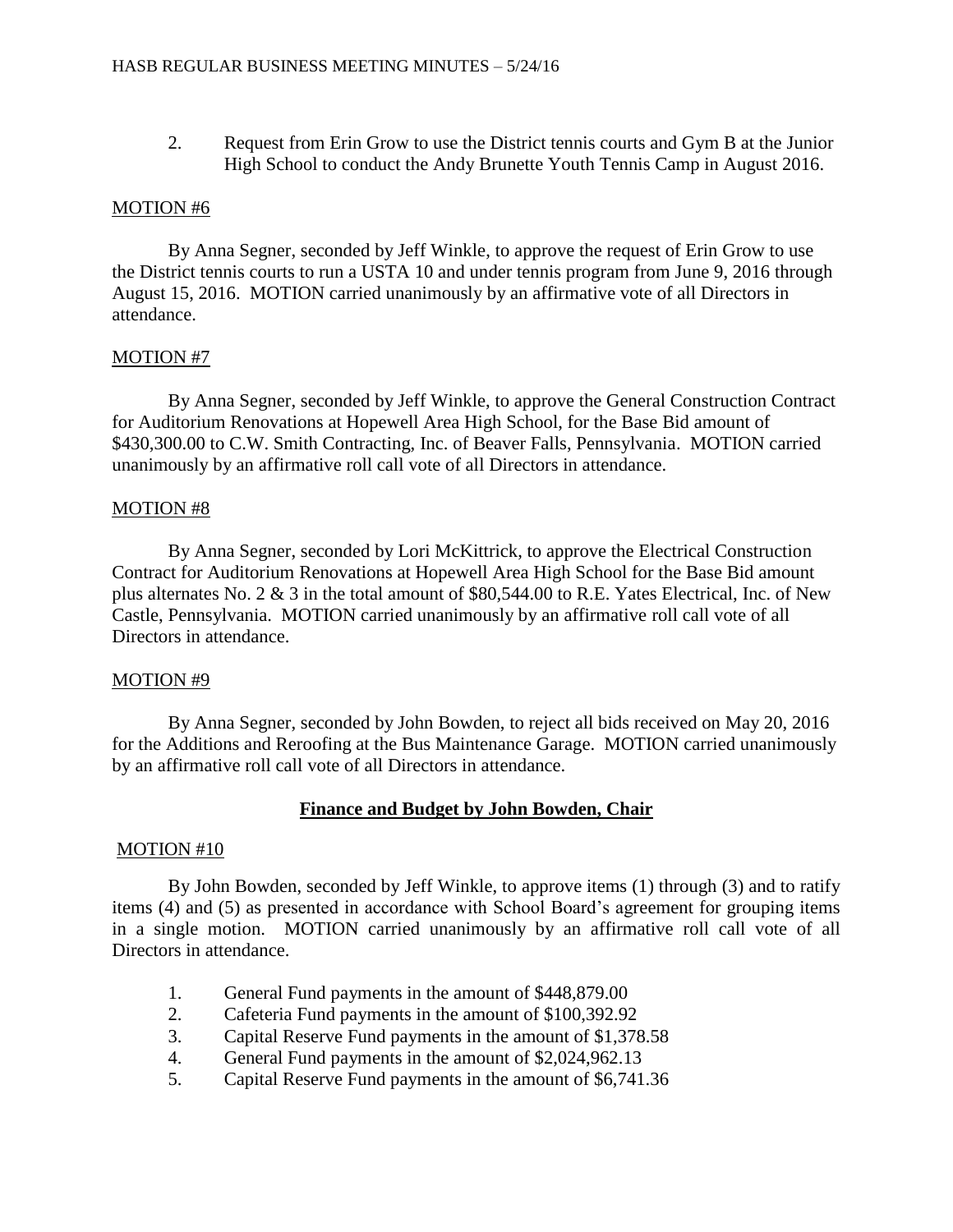## MOTION #11

By John Bowden, seconded by Anna Segner, to approve the one-year contract with Medic Rescue at a rate of \$3,300, effective July 1, 2016 through June 30, 2017. MOTION carried unanimously by an affirmative vote of all Directors in attendance.

### MOTION #12

MOTION by John Bowden, seconded by Anna Segner, to approve the supply bids for the 2016-2017 school year for the departments listed below. MOTION carried unanimously by an affirmative roll call vote of all Directors in attendance.

| a.          | Athletics                 | \$7,200.24  |
|-------------|---------------------------|-------------|
| $h_{\cdot}$ | Art                       | \$6,859.74  |
| $C_{\star}$ | Custodial                 | \$14,424.30 |
| $d_{-}$     | <b>Industrial Arts</b>    | \$116.26    |
| e.          | <b>Physical Education</b> | \$2,325.88  |
| f.          | Science                   | \$5,081.15  |

## APPROVAL OF GROUPED ITEMS

### MOTION #13

By John Bowden, seconded by Lori McKittrick, to approve items 1 through 5, as presented in accordance with School Board's agreement for grouping items in a single motion. MOTION carried unanimously by an affirmative vote of all Directors in attendance.

- 1. Five year agreement with Dagostino Electronic Services, Inc. to provide Alcatel Lucent Telephone System hardware and software support, effective September 1, 2016 through August 31, 2021, in the amount of \$23,075.00 annually.
- 2. Agreement with Frontline Technologies to provide employee replacement system (Aesop) for secretaries, aides, and nurses, for the 2016-2017 school year, in the amount of \$3,515.00.
- 3. Five year contract with Pitney Bowes, Inc. for the rental of two postage machines at a cost of \$4,885.44 per year, effective July 1, 2016.
- 4. Five year contract with eSchool View to maintain the District website at a cost of \$1,932.00 per year, effective July 1, 2016.
- 5. Service Agreement with Questeq to provide technology staffing from June 1, 2016 through November 30, 2016 at a cost of \$66,903.50.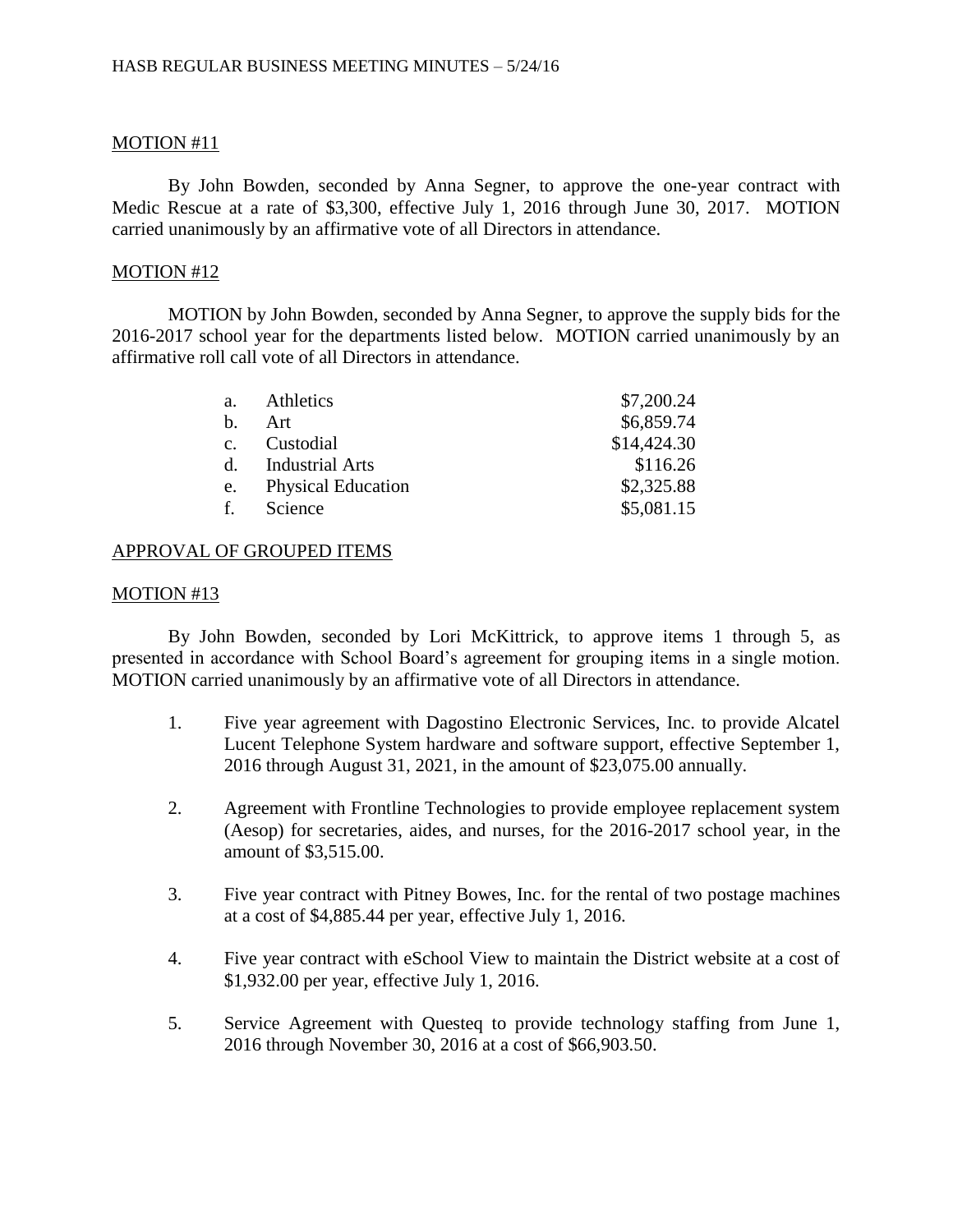#### MOTION #14

By John Bowden, seconded by Anna Segner, to approve the Beaver County Career and Technology Center budget for the 2016-2017 school year. MOTION carried unanimously by an affirmative roll call vote of all Directors in attendance.

#### **Legislative by Jeff Winkle, Chair**

#### MOTION #15

MOTION by Jeff Winkle, seconded by Anna Segner, to approve the following School Board Policies: MOTION carried unanimously by an affirmative vote of all Directors in attendance.

| $\bullet$ | Policy 240.1 | <b>National Competitions;</b>            |
|-----------|--------------|------------------------------------------|
| $\bullet$ | Policy 626   | Federal Fiscal Compliance;               |
| $\bullet$ | Policy 626.1 | Travel Reimbursement - Federal Programs; |
| $\bullet$ | Policy 808   | Food Services; and                       |
| $\bullet$ | Policy 827   | Conflict of Interest.                    |

#### MOTION #16

MOTION by Jeff Winkle, seconded by Rob Harmotto, to approve the change in date of the June 28, 2016 School Board meeting to June 21, 2016. MOTION carried unanimously by an affirmative vote of all Directors in attendance.

#### **Personnel by Rob Harmotto, Chair**

#### MOTION #17

By Rob Harmotto, seconded by Anna Segner, to approve the reappointment of Johannah Robb as Board Treasurer, effective July 1, 2016 through June 30, 2017. MOTION carried unanimously by an affirmative vote of all Directors in attendance.

#### MOTION #18

By Rob Harmotto, seconded by John Bowden, to approve the reappointment of John F. Salopek, Esquire, Solicitor, effective July 1, 2016 through June 30, 2017. MOTION carried unanimously by an affirmative vote of all Directors in attendance.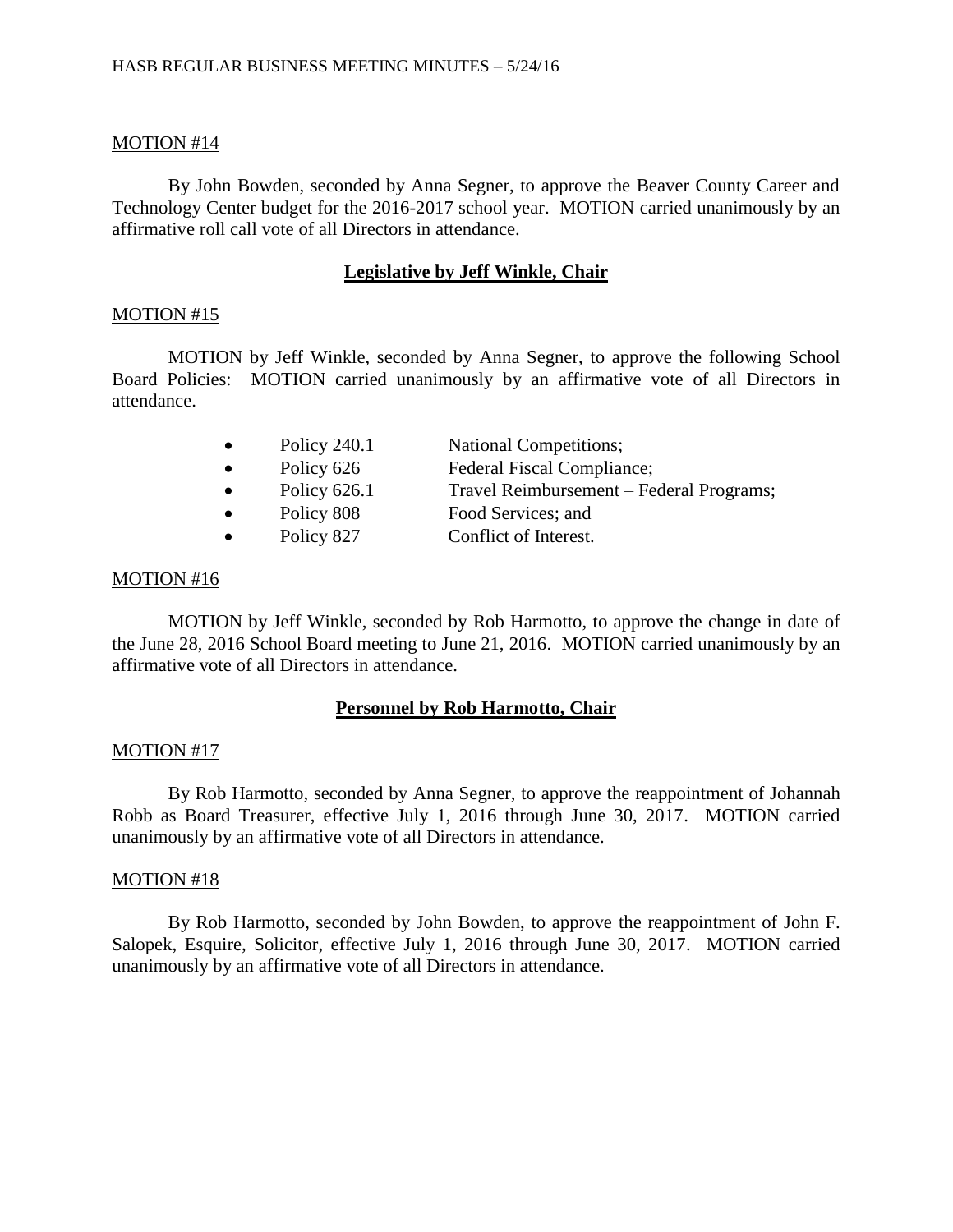# APPROVAL OF GROUPED ITEMS

### MOTION #19

By Rob Harmotto, seconded by Anna Segner, to approve items 1 through 4, as presented in accordance with School Board's agreement for grouping items in a single motion. MOTION carried unanimously by an affirmative vote of all Directors in attendance.

- 1. Employment of Sean Veights as an assistant football coach, effective May 25, 2016.
- 2. Employment of Rachael Wallace, Lifeguard, effective June 13, 2016.
- 3. Change of employment status for Brittany Powell from substitute transportation aide to full time transportation aide, effective April 29, 2016.
- 4. Resignation for retirement of Edward Goebel, Cleaner/Custodian at Independence Elementary School, effective June 21, 2016.

## MOTION #20

By Rob Harmotto, seconded by John Bowden, to accept the resignation of Courtney Hunt as First Grade Department Chair. MOTION carried unanimously by an affirmative vote of all Directors in attendance.

## APPROVAL OF GROUPED ITEMS

#### MOTION #21

By Rob Harmotto, seconded by Lori McKittrick, to approve items 1 and 2, as presented in accordance with School Board's agreement for grouping items in a single motion. MOTION carried unanimously by an affirmative vote of all Directors in attendance.

- 1. Resignation of the following coaches:
	- Ashley Cameron Bowling
	- Guy Martini Football
	- Rich Collins Boys Golf
- 2. Request of Season Weiss, cafeteria worker at Margaret Ross Elementary School, for one year unpaid extended absence from January 9, 2016 through January 9, 2017.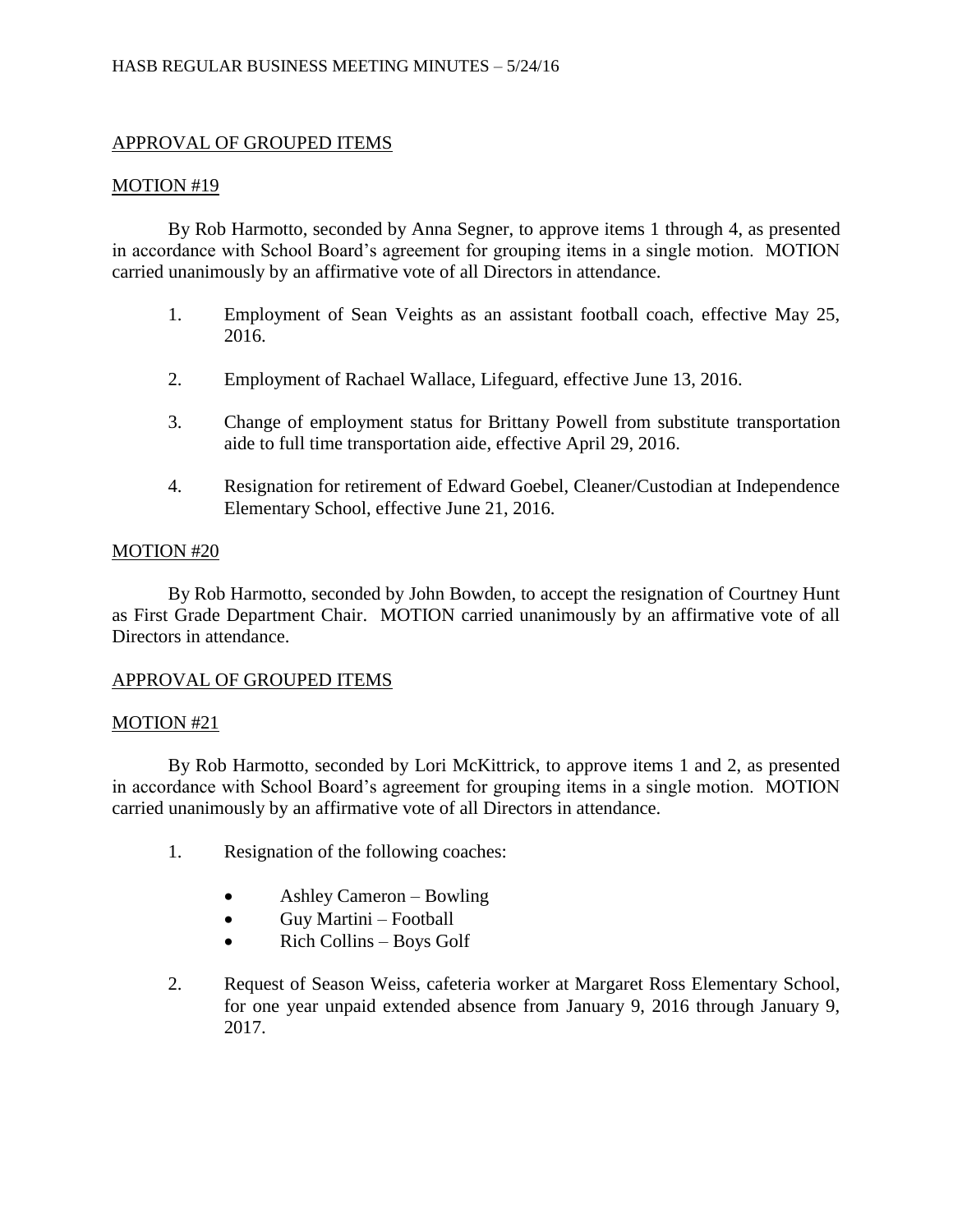# MOTION #22

By Rob Harmotto, seconded by John Bowden, to accept the resignation for retirement of Michael Loverich, effective May 20, 2016. MOTION carried unanimously by an affirmative vote of all Directors in attendance.

### MOTION #23

By Rob Harmotto, seconded by Lori McKittrick, to approve the substitute personnel rosters. MOTION carried unanimously by an affirmative vote of all Directors in attendance.

## **Transportation by Rob Harmotto, Co-Chair**

### APPROVAL OF GROUPED ITEMS

### MOTION #24

By Rob Harmotto, seconded by Anna Segner, to approve items 1 and 2, as presented in accordance with School Board's agreement for grouping items in a single motion. MOTION carried unanimously by an affirmative vote of all Directors in attendance.

- 1. Request from Pam Fiejdasz, Township Recreation Director, to use District buses and transportation personnel during Park Fest on July 9, 2016.
- 2. Request from Pam Fiejdasz to use a District van during Rec-on-the-Run from June 6, 2016 through August 12, 2016.

#### Superintendent's Report

Dr. Reina spoke of the following items in his Superintendent's Report.

- 1. Dr. Reina wished Mr. Goebel and Mr. Loverich well in their retirement.
- 2. Buildings and Grounds grievance 2015-2016 #5 is rescheduled for June 21, 2016.
- 3. Graduation is next Friday, June 3, 2016.
- 4. Dr. Reina thanked the Board for their support throughout his career at Hopewell. He said that it was a wonderful experience and that he will miss the staff and students dearly. He wished Hopewell all the best in the years to come.

#### Solicitor's Report

Mr. Salopek thanked the Board for his reappointment as solicitor and for their continued support.